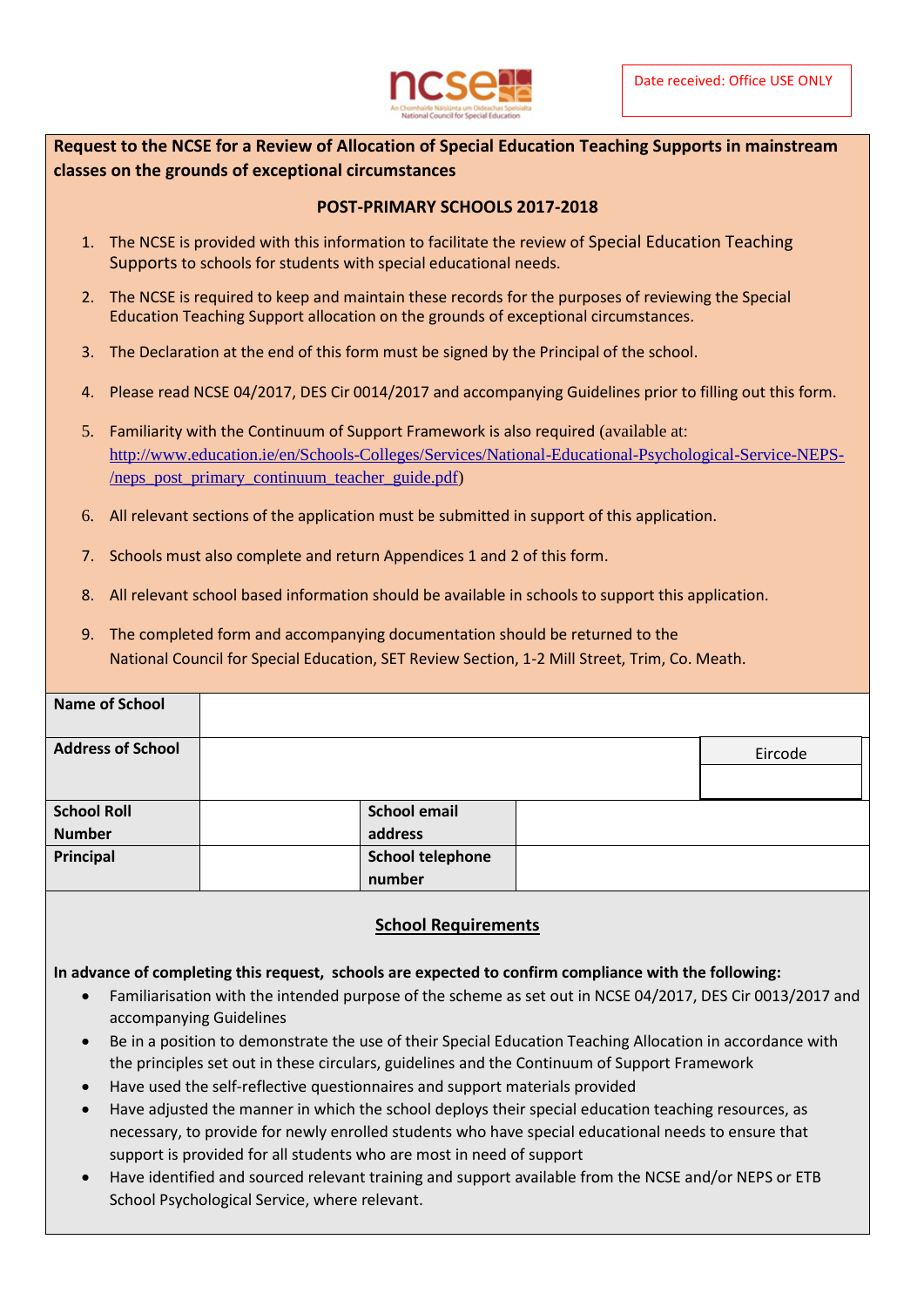| 1. Please set out the exceptional circumstances which have arisen in your school subsequent to the allocation |
|---------------------------------------------------------------------------------------------------------------|
| of special education teachers (SETs) to your school for September 2017.                                       |
| You are requested to use bullet points here.                                                                  |
|                                                                                                               |
|                                                                                                               |
|                                                                                                               |
|                                                                                                               |
|                                                                                                               |
|                                                                                                               |
|                                                                                                               |
|                                                                                                               |
|                                                                                                               |
|                                                                                                               |
|                                                                                                               |
|                                                                                                               |
|                                                                                                               |
|                                                                                                               |
| 2. Please give details of how the school has responded to the exceptional circumstances arising.              |
| You are requested to use bullet points here.                                                                  |
|                                                                                                               |
|                                                                                                               |
|                                                                                                               |
|                                                                                                               |
|                                                                                                               |
|                                                                                                               |
|                                                                                                               |
|                                                                                                               |
|                                                                                                               |
|                                                                                                               |
|                                                                                                               |
|                                                                                                               |
|                                                                                                               |
|                                                                                                               |
|                                                                                                               |
| 3. Where do you perceive are the subsequent gaps in support, if any?                                          |
| You are requested to use bullet points here.                                                                  |
|                                                                                                               |
|                                                                                                               |
|                                                                                                               |
|                                                                                                               |
|                                                                                                               |
|                                                                                                               |
|                                                                                                               |
|                                                                                                               |
|                                                                                                               |
|                                                                                                               |
|                                                                                                               |
|                                                                                                               |
|                                                                                                               |
|                                                                                                               |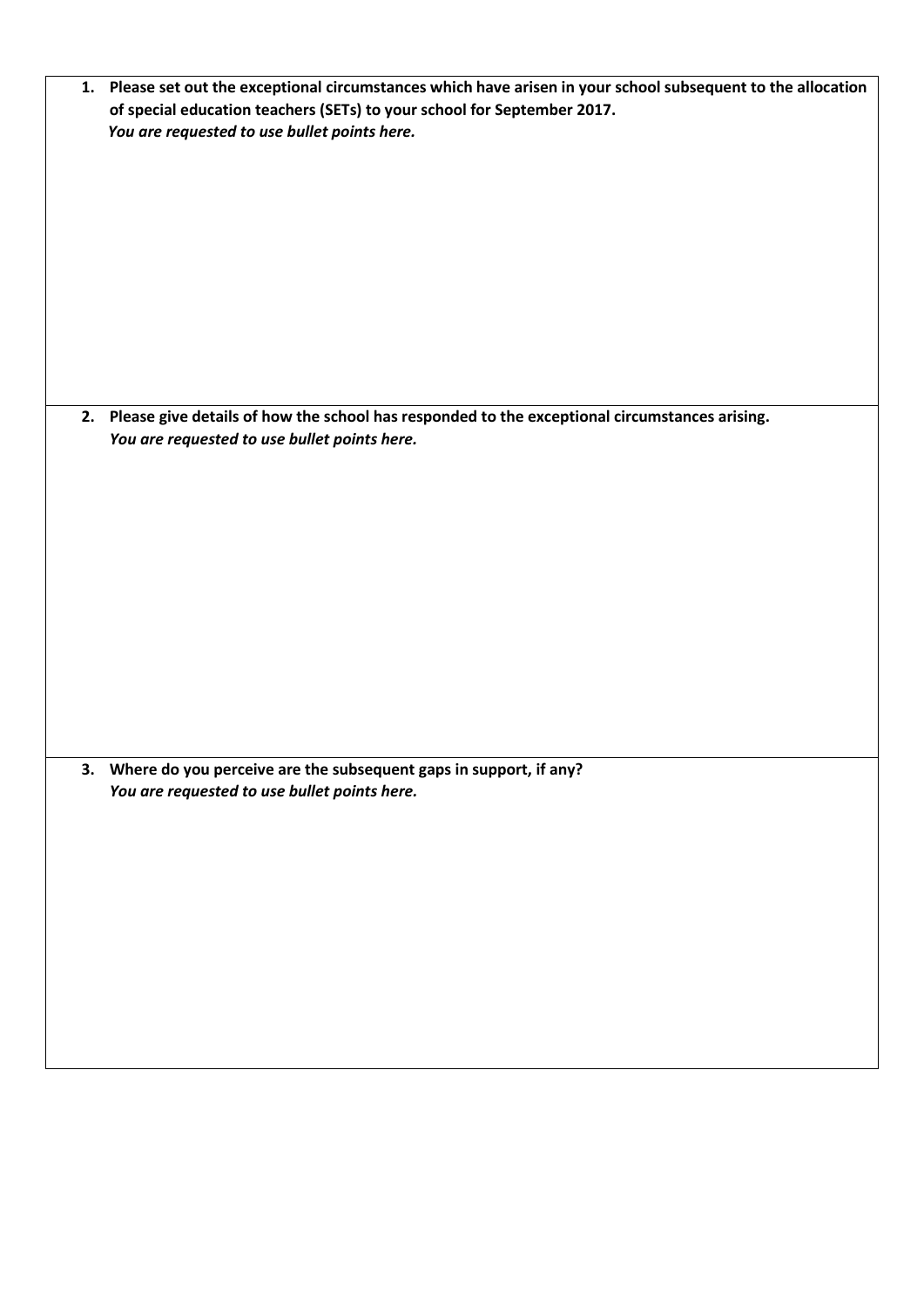| 4. In your view what is needed to fill these gaps?<br>You are requested to use bullet points here.                 |
|--------------------------------------------------------------------------------------------------------------------|
|                                                                                                                    |
|                                                                                                                    |
|                                                                                                                    |
|                                                                                                                    |
|                                                                                                                    |
|                                                                                                                    |
|                                                                                                                    |
|                                                                                                                    |
|                                                                                                                    |
|                                                                                                                    |
|                                                                                                                    |
|                                                                                                                    |
| 5. Please give details of any other supports which are available in the school to support students with            |
| additional /special needs e.g. SCP (School Completion Programme), NEPS interventions or programmes,                |
| school based initiatives, etc.                                                                                     |
|                                                                                                                    |
|                                                                                                                    |
|                                                                                                                    |
|                                                                                                                    |
|                                                                                                                    |
|                                                                                                                    |
|                                                                                                                    |
|                                                                                                                    |
|                                                                                                                    |
| 6. Please supply details of additional or supporting documentation that will be available in your school to        |
| support the review process.                                                                                        |
|                                                                                                                    |
|                                                                                                                    |
|                                                                                                                    |
|                                                                                                                    |
|                                                                                                                    |
|                                                                                                                    |
|                                                                                                                    |
|                                                                                                                    |
|                                                                                                                    |
|                                                                                                                    |
|                                                                                                                    |
| <b>Declaration by Principal:</b>                                                                                   |
| I confirm:                                                                                                         |
| • That this application is supported by the Chairperson of the school's Board of Management.                       |
| . That in making this application full consideration has been given to any support services already in the school. |
| . That the school is compliant with requirements as set out on Page 1 of this form.                                |
|                                                                                                                    |
|                                                                                                                    |
| <b>Signature of School Principal</b>                                                                               |
|                                                                                                                    |
|                                                                                                                    |
| Date signed                                                                                                        |
|                                                                                                                    |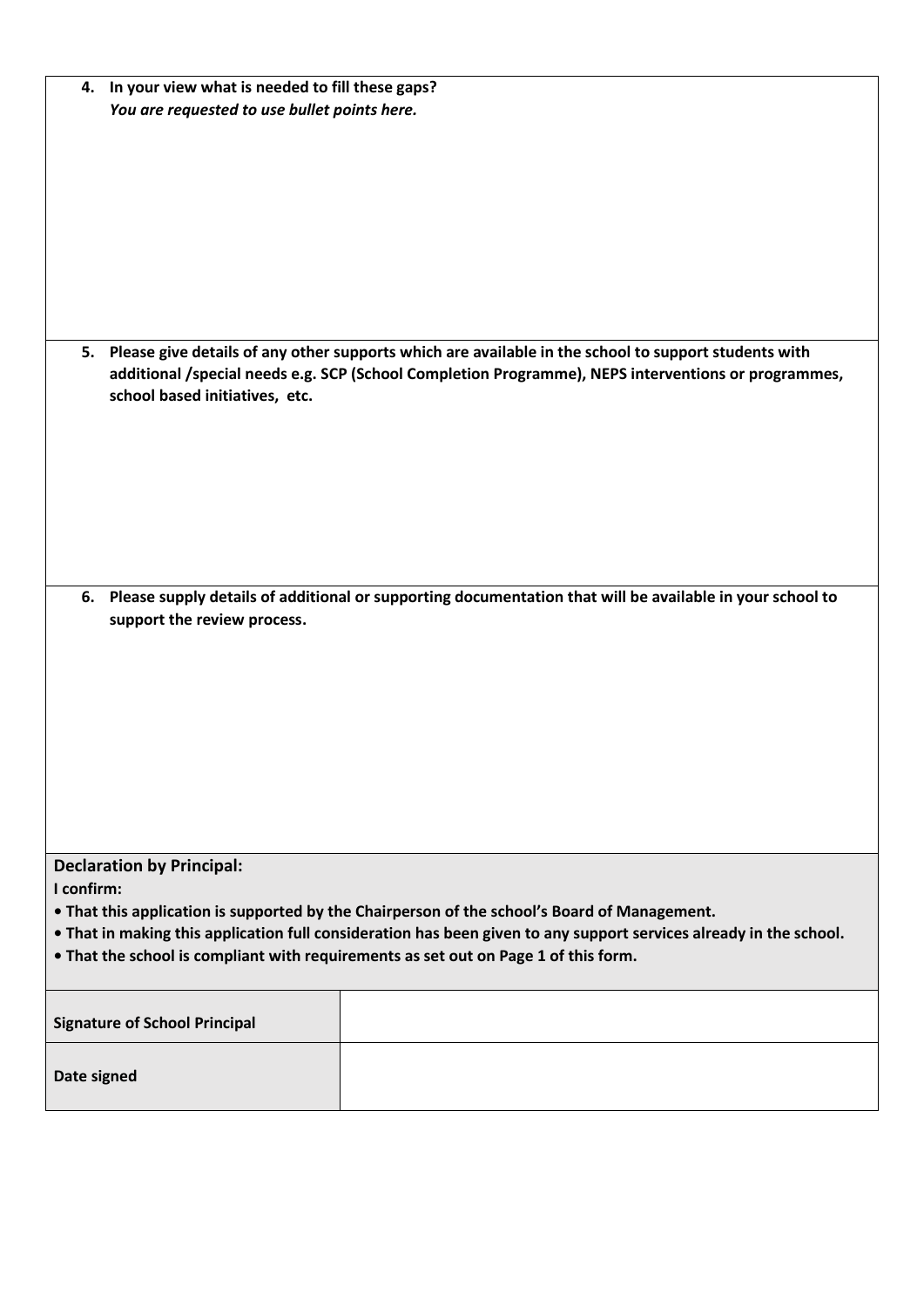

## **Appendix 1: School provision plan for pupils with special educational needs (mainstream allocation)**

**Please ensure that all sections of the application are completed in full prior to submitting to the NCSE.**

| School:                                                                       | <b>Roll No:</b>     | <b>School Year:</b>                              | <b>Number of students:</b> |  |  |  |  |  |
|-------------------------------------------------------------------------------|---------------------|--------------------------------------------------|----------------------------|--|--|--|--|--|
| Total number of mainstream class teachers                                     |                     | <b>Special Educational Needs Teaching (SET):</b> | hours                      |  |  |  |  |  |
| <b>Guidance counselling provision</b>                                         | hours for $17/18$ . | <b>Behaviour for Learning Teacher:</b>           | hours for $17/18$ .        |  |  |  |  |  |
| Number of additional English as an Additional Language (EAL) allocation posts |                     |                                                  |                            |  |  |  |  |  |

| <b>Teacher name</b>                                         | <b>Teaching</b><br><b>Council</b><br><b>Number</b> | Number of<br>teaching hours<br>per week              | Subjects taught                                | <b>Number of teaching</b><br>hours timetabled for<br><b>SEN per week</b>   |  | Subject area and<br>role/responsibility in relation<br>to SEN |  |
|-------------------------------------------------------------|----------------------------------------------------|------------------------------------------------------|------------------------------------------------|----------------------------------------------------------------------------|--|---------------------------------------------------------------|--|
|                                                             |                                                    |                                                      |                                                |                                                                            |  |                                                               |  |
|                                                             |                                                    |                                                      |                                                |                                                                            |  |                                                               |  |
|                                                             |                                                    |                                                      |                                                |                                                                            |  |                                                               |  |
|                                                             |                                                    |                                                      |                                                |                                                                            |  |                                                               |  |
|                                                             |                                                    |                                                      |                                                |                                                                            |  |                                                               |  |
| <b>Total number of special</b><br>education teachers (SET): |                                                    | <b>Total number of</b><br>teaching hours<br>per week |                                                | <b>Total number of</b><br>teaching hours<br>timetabled for SEN per<br>week |  |                                                               |  |
|                                                             |                                                    |                                                      |                                                |                                                                            |  |                                                               |  |
| Name of SEN coordinator, if applicable:                     |                                                    | <b>Teaching</b><br>council Number                    | Number of teaching hours and<br>subject areas: |                                                                            |  | <b>Number of coordinating hours:</b>                          |  |
|                                                             |                                                    |                                                      |                                                |                                                                            |  |                                                               |  |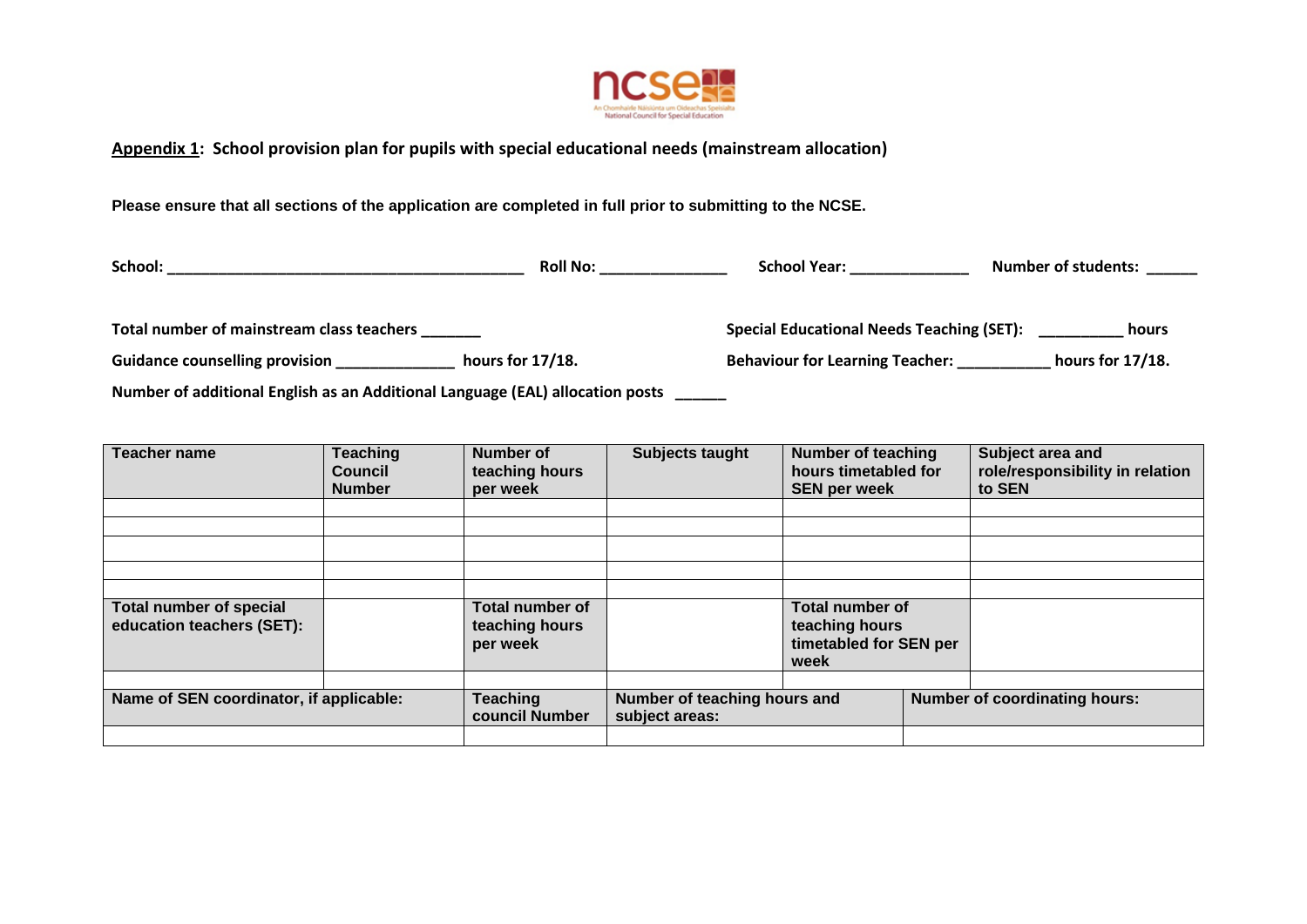**Appendix 2: Students with Special Educational Needs in receipt of interventions through the Continuum of Support Framework (Students should not be named but identified by, student, class, year group i.e. Student 1. class 1, Year 1 etc.).**

| <b>Student Code</b>                                                                                                                                         | Year                                                                                                                                                | <b>Description of special</b> | <b>Nature of Support</b>                                                                                                                                           | <b>Focus of Support</b>                 |                                            | <b>Student Support File</b> |                              |
|-------------------------------------------------------------------------------------------------------------------------------------------------------------|-----------------------------------------------------------------------------------------------------------------------------------------------------|-------------------------------|--------------------------------------------------------------------------------------------------------------------------------------------------------------------|-----------------------------------------|--------------------------------------------|-----------------------------|------------------------------|
|                                                                                                                                                             | Group                                                                                                                                               | educational need (SEN)        | Academic (Literacy/                                                                                                                                                | Early Intervention Programmes,          |                                            |                             |                              |
|                                                                                                                                                             |                                                                                                                                                     |                               | Numeracy), Social,                                                                                                                                                 | Differentiation, In-class support, Team |                                            |                             | Support plan start date      |
|                                                                                                                                                             |                                                                                                                                                     | (Circular 0014/2017)          | Emotional, Behavioural,                                                                                                                                            | teaching, Withdrawal in small groups or |                                            |                             | Differentiation plan,        |
|                                                                                                                                                             |                                                                                                                                                     |                               | Life-Skills, Physical,                                                                                                                                             |                                         | individual, School playground              |                             | Group Support plan,          |
|                                                                                                                                                             |                                                                                                                                                     |                               | Sensory, Language and                                                                                                                                              | interventions.                          |                                            |                             | IEP, Behavioural plan/       |
|                                                                                                                                                             |                                                                                                                                                     |                               | Communication.                                                                                                                                                     |                                         |                                            |                             | Contract.                    |
|                                                                                                                                                             | Note: Please complete this table using the most relevant intervention level through the Continuum of Support Framework for each individual student. |                               |                                                                                                                                                                    |                                         |                                            |                             |                              |
| However, if a student is receiving support under 'School Support Plus', evidence will be required by the Reviewer of support also received under 'Classroom |                                                                                                                                                     |                               |                                                                                                                                                                    |                                         |                                            |                             |                              |
|                                                                                                                                                             |                                                                                                                                                     |                               | Support' and 'School Support'. Similarly, if a student is receiving support under 'School Support', then evidence will be required by the Reviewer of support also |                                         |                                            |                             |                              |
| received under 'Classroom Support'.                                                                                                                         |                                                                                                                                                     |                               |                                                                                                                                                                    |                                         |                                            |                             |                              |
|                                                                                                                                                             |                                                                                                                                                     |                               |                                                                                                                                                                    |                                         |                                            |                             |                              |
| <b>Classroom Support</b>                                                                                                                                    |                                                                                                                                                     |                               |                                                                                                                                                                    |                                         | <b>Focus of Support - Weekly Provision</b> |                             |                              |
| <b>Student Code</b>                                                                                                                                         | <b>Year</b>                                                                                                                                         | <b>Description of SEN</b>     | <b>Nature of Supports</b>                                                                                                                                          | In class                                | <b>Group</b>                               | 1:1                         | <b>Support plan starting</b> |
|                                                                                                                                                             | <b>Group</b>                                                                                                                                        |                               |                                                                                                                                                                    | support                                 | withdrawal                                 | withdrawal                  | date                         |
|                                                                                                                                                             |                                                                                                                                                     |                               |                                                                                                                                                                    | weekly                                  | (number                                    | (number                     |                              |
|                                                                                                                                                             |                                                                                                                                                     |                               |                                                                                                                                                                    | (number)                                | per week)                                  | per week)                   |                              |
|                                                                                                                                                             |                                                                                                                                                     |                               |                                                                                                                                                                    |                                         |                                            |                             |                              |
|                                                                                                                                                             |                                                                                                                                                     |                               |                                                                                                                                                                    |                                         |                                            |                             |                              |
|                                                                                                                                                             |                                                                                                                                                     |                               |                                                                                                                                                                    |                                         |                                            |                             |                              |
|                                                                                                                                                             |                                                                                                                                                     |                               |                                                                                                                                                                    |                                         |                                            |                             |                              |
|                                                                                                                                                             |                                                                                                                                                     |                               |                                                                                                                                                                    |                                         |                                            |                             |                              |
|                                                                                                                                                             |                                                                                                                                                     |                               |                                                                                                                                                                    |                                         |                                            |                             |                              |
|                                                                                                                                                             |                                                                                                                                                     |                               |                                                                                                                                                                    |                                         |                                            |                             |                              |
|                                                                                                                                                             |                                                                                                                                                     |                               |                                                                                                                                                                    |                                         |                                            |                             |                              |
|                                                                                                                                                             |                                                                                                                                                     |                               |                                                                                                                                                                    |                                         |                                            |                             |                              |
|                                                                                                                                                             |                                                                                                                                                     |                               |                                                                                                                                                                    |                                         |                                            |                             |                              |
|                                                                                                                                                             |                                                                                                                                                     |                               |                                                                                                                                                                    |                                         |                                            |                             |                              |
|                                                                                                                                                             |                                                                                                                                                     |                               |                                                                                                                                                                    |                                         |                                            |                             |                              |
|                                                                                                                                                             |                                                                                                                                                     |                               |                                                                                                                                                                    |                                         |                                            |                             |                              |
|                                                                                                                                                             |                                                                                                                                                     |                               |                                                                                                                                                                    |                                         |                                            |                             |                              |
|                                                                                                                                                             |                                                                                                                                                     |                               |                                                                                                                                                                    |                                         |                                            |                             |                              |
|                                                                                                                                                             |                                                                                                                                                     |                               |                                                                                                                                                                    |                                         |                                            |                             |                              |